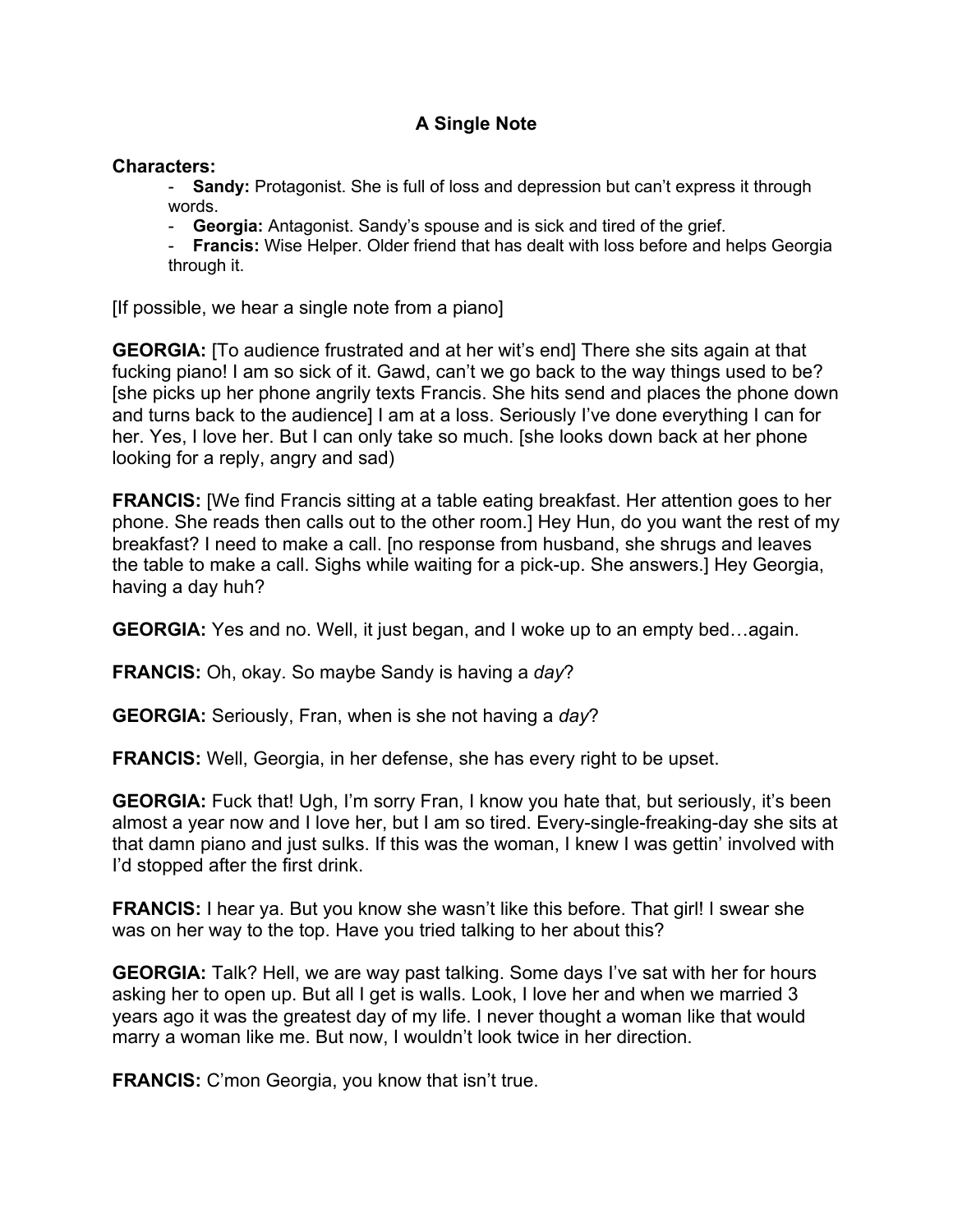**GEORGIA:** Well, maybe you're right, I'm just so tired of holder her weight.

**FRANCIS:** I understand dear. I've got an idea. Do you have a pen and paper handy?

**GEORGIA:** Seriously Fran. Is this another one of your genius ideas?

**FRANCIS:** Look. You told me you are sick and tired of Sandy's behavior and you're ready to leave. The least you could do is indulge me for a sec. After all, is your marriage worth it?

**GEORGIA:** Alright, alright. Lay off. Okay, I've got a pen and well something to write on.

**FRANCIS:** Tomorrow morning you'll likely find her at the same place.

**GEORGIA:** Pssh. I'll bet on it.

**FRANCIS:** Alright now…I want you to write down these three questions. [Francis pauses after speaking each question giving Georgia time to write down.] The first is "Is there anything I can help you with?" Got it? Now the second is, "What can I do for you?" And lastly, "What do you need at this moment" Got those down?

**GEORGIA:** Fran. You're joking, right? I ask her questions like these every day. What am I supposed to do with this?

**FRANCIS:** Work with me will ya? What I want you to do is tomorrow morning when you see her sitting there, pick *one* of those questions, and listen up this is the important part, have zero expectations.

**GEORGIA:** Well yeah, it's not like she's going to answer me.

**FRANCIS:** That's what I mean though. Get rid of that expectation. She can see that on your face. Please, promise me you'll try.

**GEORGIA:** Fine, I'll give it a go, but don't expect anything to happen. Thanks for the help, I'll call you later. [Georgia hangs up and sighs of frustration. Then to herself] Seriously Fran, this is an exercise in futility!

[The next day. If possible, we hear a single note from a piano]

**SANDY:** [Sitting at a piano looking at the keys. Takes a deep sigh]

**GEORGIA:** Hey, lady. Gonna play us a tune? [she says jokingly and out of desperation. With a pause and no laugh from Sandy, she takes a deep breath] So, I was wondering, is there anything I can help you with?

**SANDY:** [looks up to Francis. Then back down to the piano and begins to sob]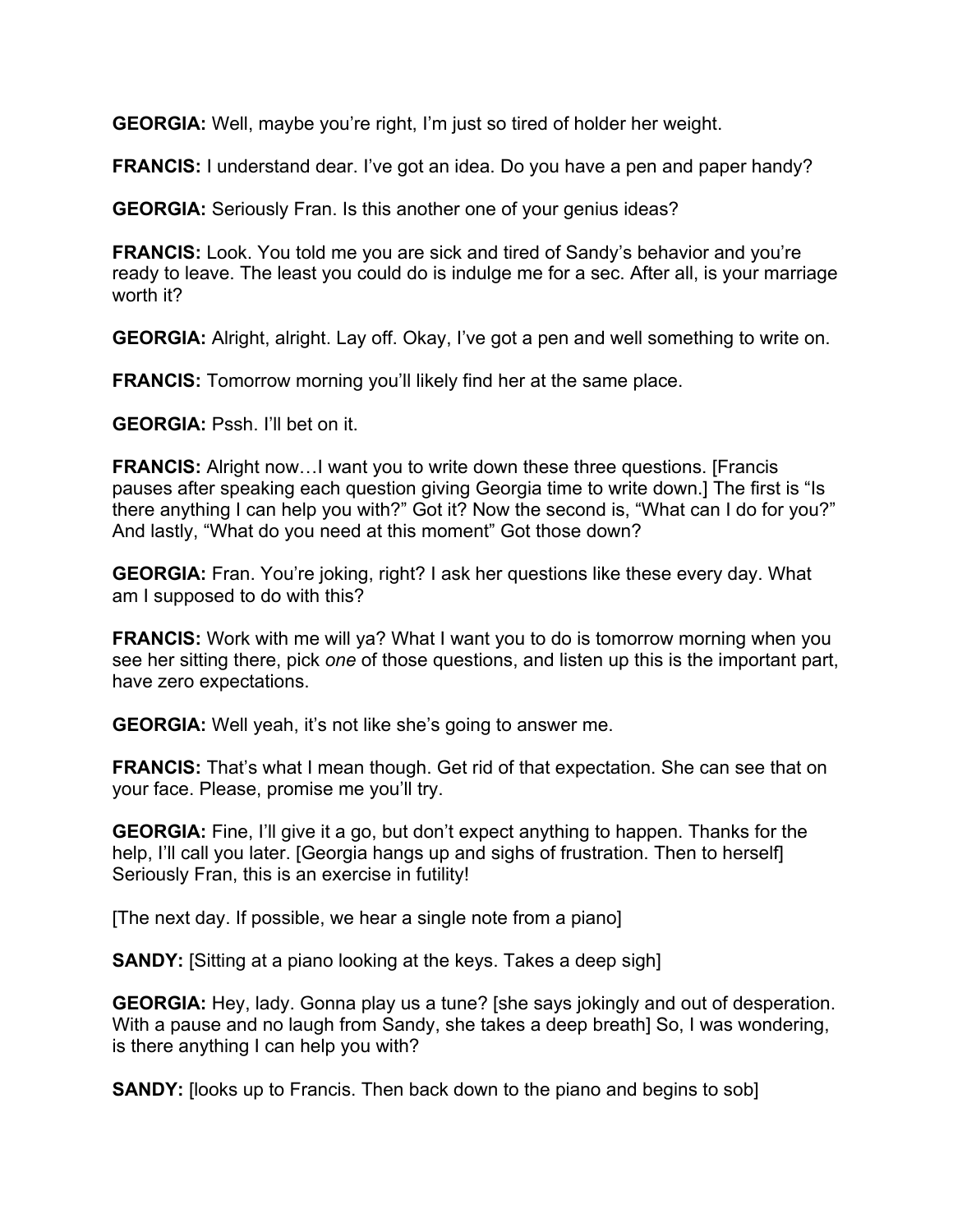**GEORGIA:** [Under her breath as she walks away] Well I fucking tried. [Picks up her phone to make a call] Well Fran, I tried. I did it all perfectly. I went up to her and asked her if I could help her with anything. Do you know what she did?

**FRANCIS:** Hey Georgia, good morning. [Ignoring Georgia's question.] How's your morning going?

**GEORGIA:** Ugh! Seriously Fran? I took your advice and I think it made things worse. Now she's in the other room crying her eyes out. Again! Didn't know she had anything left in her.

**FRANCIS:** I understand dear, let's try something else.

**GEORGIA:** Great idea, but it'll take an act of God to get her off that bench.

**FRANCIS:** Oh, I bet you're right. But let's try a more subtle idea. Do you know if she has her phone with her?

**GEORGIA:** Well yeah. Duh!

**FRANCIS:** Uh, uncalled for.

**GEORGIA:** Sorry. I'm just so done.

**FRANCIS:** No worries, I understand. While you have me on the phone, I want you to send her the following text: "I'm not going anywhere. I'm here for you."

**GEORGIA:** [Reading as she types on her phone] I'm…not…going...anywhere…I'm…here…for…you…heart emoji. Sent. [Both Francis and Georgia sit in silence]

**SANDY:** [phone dings. She looks up from the keys and reads the text with her mouth moving. Sobs again. Then whispers to herself] I am not alone. I am not alone. I am not alone. [Rests her head on the keys continuing to sob]

**GEORGIA:** Are you fuckin'… Fran, she is crying even louder now! I just don't know what to do!

**FRANCIS:** Breathe honey. Just take a quick breath for me, will you? [Georgia takes a deep breath] Tell me about the first time you met Sandy.

**GEORGIA:** What? How is that even relevant right now?

**FRANCIS:** Please, just indulge me. It's been a while since I heard your story.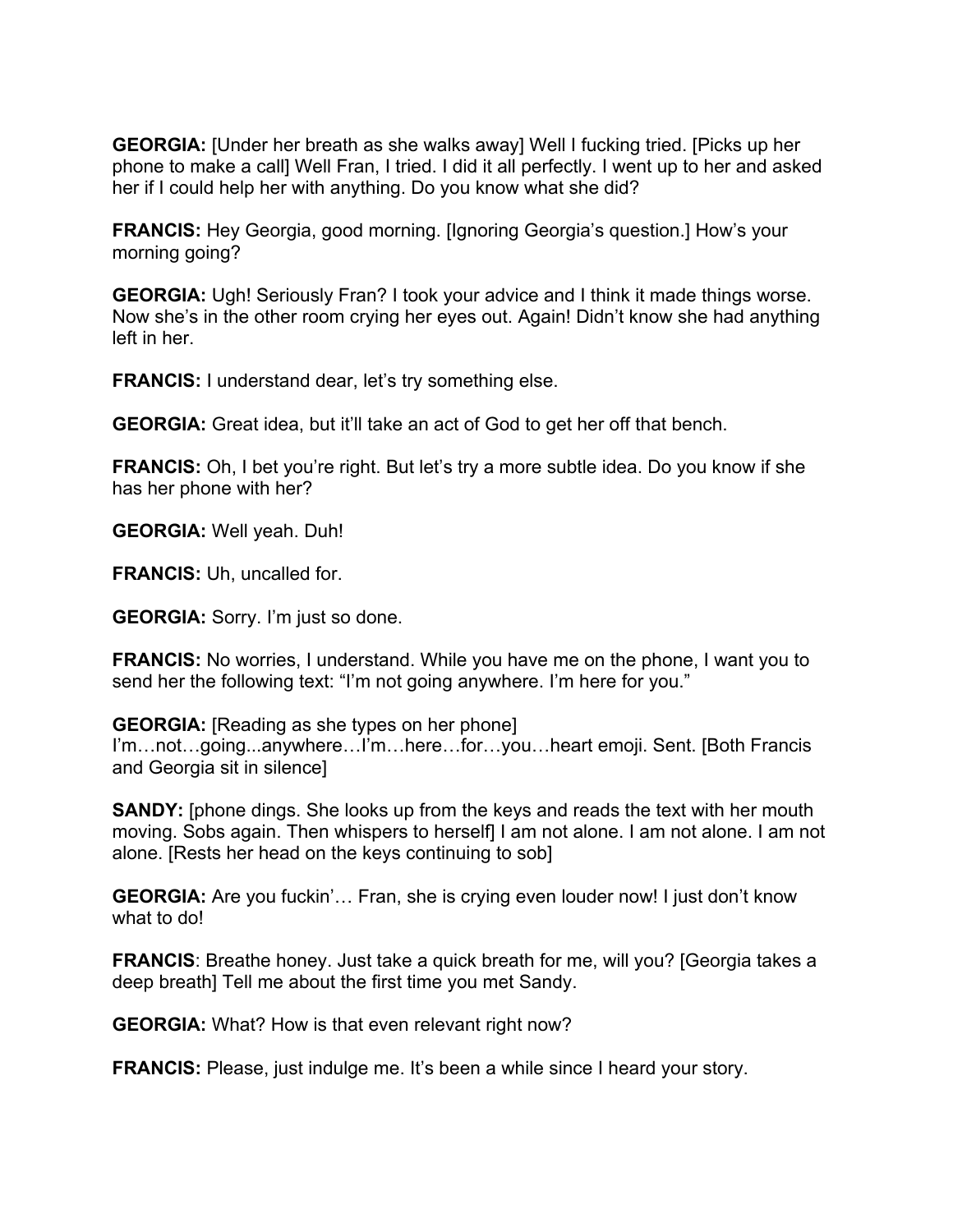**GEORGIA:** Fine, whatever. The day I met her I was having a shitty day. Normally after work, I hit the bar with everyone from work, but I just wasn't feeling that scene after losing a client that was keeping our firm afloat. Instead, I went down to Mikey's for some garlic fries and local beer. Yes, I was ready to drown my sorrows. The waitress brings over my food and beer and I don't even look up, I just dig in. I was seriously in my worst state. If the partners saw me stuffing my sorry face after losing that client I would be canned for sure, but I didn't give a shit at the moment. A few minutes later, and yes, the last fry was still warm and the fat-kid inside was satisfied, the waitress dropped off the bill. I paid and waited for my receipt watching the bubbles float to the top of my beer. When she returned, she put down the receipt and with a smile wished me a better evening than my day. Spoiler alert and as cliché as it sounds, Sandy was my waitress and we fell in love after that.

**FRANCIS:** Um, excuse me. I think you are leaving out an important detail. I mean, didn't she do more than just wish you a good evening? Check your wallet.

**GEORGIA:** [Her eyes close as we see her start to get emotional] Yes, you're right [Georgia opens her wallet and pulls out an old receipt. She turns it over and reads.] "I watched you devour those fries. I hope they helped. I hope this isn't too forward but thank you. Tonight, I will quit my job and take a scary step to be the person I've always wanted to be. Thank you for your pain. If someone can love something so much it creates pain like that, then that is the type of person I want to be. Call me if you want to chat. Sandy." [through tears] Then she left her number.

**FRANCIS:** Why did you call her after that?

**GEORGIA:** I don't know, to be honest. She saw something in me I wanted to hide from the world. And then when someone in that world saw what I wanted to hide, she didn't make fun of me, but instead, she was inspired by me! I just had to know a woman like that.

**FRANCIS**: Georgia, she is *still* that woman. She has not changed, but life is now taking its turn on her.

**GEORGIA:** But Fran, it's been almost an entire year! How long will her grief … [A sound of a second key comes from another room]

**FRANCIS:** I'm sorry, what was that? I think you cut out.

**GEORGIA:** [Distracted] No, I didn't…wait for a second…yeah, I think Sandy played a second note. She's never done that.

**FRANCIS:** Interesting. I think you should go talk to her. But keep one thing in mind, it is not about you. It is about her journey. You can't rescue her from this grief, but you can do the same thing she did for you. Remind her that even in her depression, you love her and are there for her. Then, do it! I'm serious Georgia, don't just say the words.